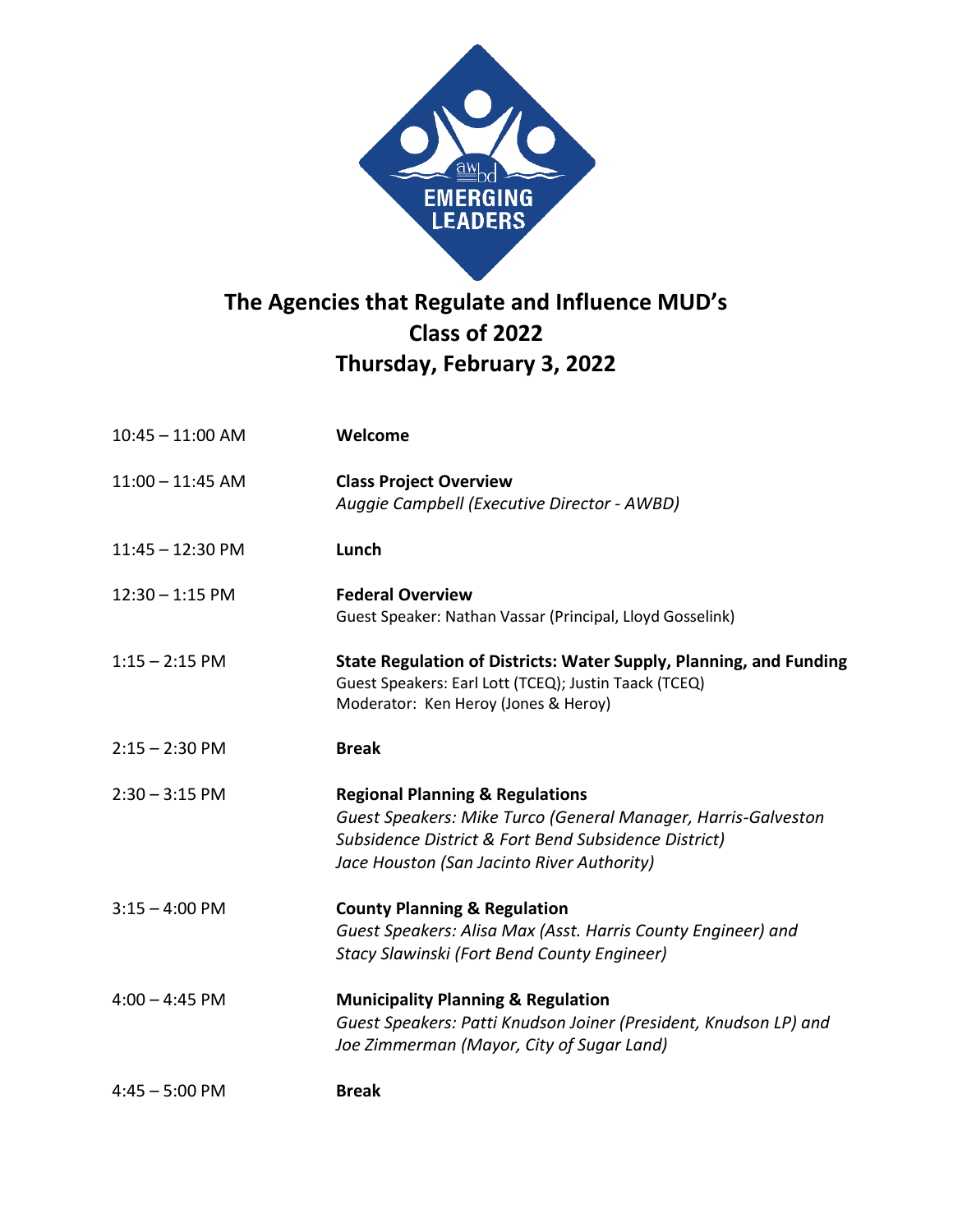| $5:00 - 5:30$ PM         | <b>Class Project: Committee Meetings</b> |
|--------------------------|------------------------------------------|
| $5:30 - 6:00 \text{ PM}$ | <b>Pints &amp; Pontification (BYOB)</b>  |

## **Facilitator Cell Phones:**

| <b>Breah Campbell</b> | 713-296-9915 |
|-----------------------|--------------|
| Trisha Frederick      | 281-995-7090 |
| Auggie Campbell       | 281-222-4484 |
| <b>Teague Harris</b>  | 713-557-5439 |

**USEPA and Federal Laws: Drinking Water and Water Pollution** A century ago, cholera killed thousands. Decades ago, rivers caught fire. A few years ago, lead poisoning made headlines in Flint, Michigan. Federal regulations come from these experiences. From wetlands and lead and copper rules to water quality and consumer confidence reports—federal laws and rules create frameworks that guide districts' creation and operations. While water districts rarely interact directly with federal agencies, water districts have many reasons to pay attention to federal rules and actions.

**State Drinking Water and Wastewater Regulation: Texas Commission on Environmental Quality**  Many federal regulatory programs are delegated to the States to implement and enforce. In Texas, the TCEQ is responsible for drinking water and wastewater treatment regulations. The TCEQ requires all water and wastewater system operators to adhere to requirements of Title 30 of the Texas Administrative Code, which include versions of federal rules and rules required by state statute. Design criteria for water and wastewater treatment plants are an example from plant design and permitting to licensing system conversion, the TCEQ oversees every aspect of MUDs' water system creation and operation.

**State Water Planning and Finance: Texas Water Development Board** To build water and wastewater systems takes billions of dollars; planning water and wastewater systems takes decades. Texas is recognized as a world leader at water planning and water project implementation. The Texas Water Development Board is what gives Texas its advantage inwater planning and water project financing. In 2019, the Texas Legislature gave TWBD responsibility for overseeing state efforts for planning and funding flood management infrastructure.

**State Water District Creation and Finance Regulation: Texas Commission on Environmental Quality, Attorney General, and Public Utility Commission** MUDs and similar water districts are among the most regulated entities in the United States. Most MUD are created through the TCEQ. All MUD bond applications are reviewed and approved by the District's Section, which confirms that the applications meet financial feasibility rules. Lastly, the TCEQ requires and reviews districts' annual audits. The Texas Attorney General must also review all MUD bond applications, which protects the integrity of MUD bond financing. The Texas Public Utility Commission may review district water and sewer rates ensuring that these rates are fair to customers. These entities keep MUDs funded and functioning so both public and private interests are wellserved.